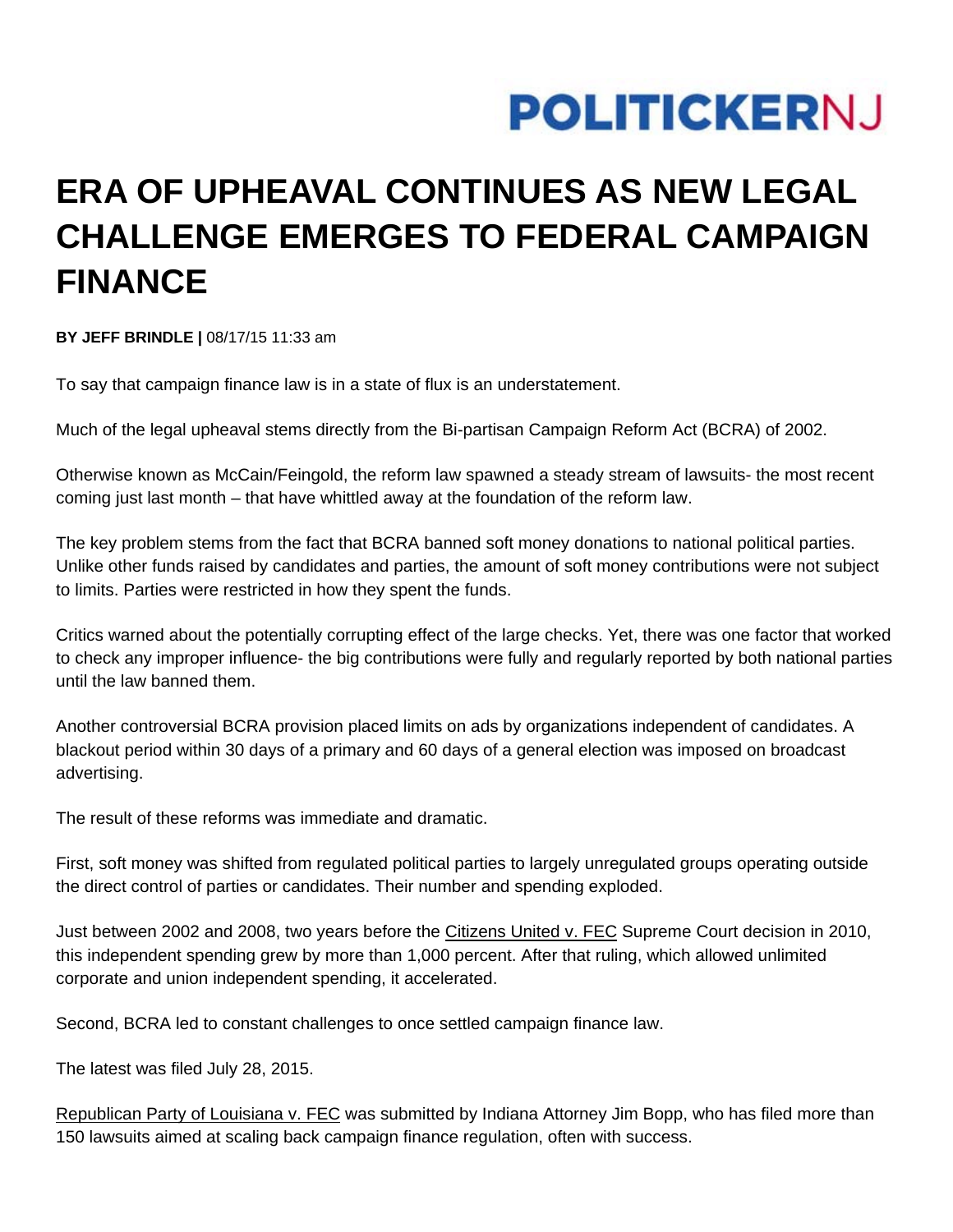His complex complaint essentially contends that state political parties that are spending independently of candidates on federal campaigns should not be restricted in how much money they can raise and from whom.

"In an era when Super-PACs can solicit unlimited contributions and spend enormous amounts to influence political races, political parties are constitutionally entitled to compete equally with them with their own independent campaign activity,'' Bopp told Bloomberg BNA on August 5, 2015. "Political parties are an important part of our political system and success in this case will help empower them again."

Political parties were one of the main victims of BCRA. Independent groups not only are diverting millions of dollars annually from them, but they are increasingly taking over functions traditionally overseen by the parties, including get-out-the-vote, preparation of voter registration lists, polling and opposition research.

Professor Rick Hasen, a campaign finance expert with the University of California, believes the U.S. Supreme Court will eventually take up the new case and could render a judgment that Bopp and supporters of his legal crusade think will reinvigorate the parties. "This is a big one,'' he said August 4 on his national election law blog.

BCRA was challenged almost immediately after its enactment on First Amendment grounds and on the question of whether Congress has authority to regulate elections under the Constitution.

In McConnell v. Federal Election Commission (FEC) in 2003, the law was attacked on the basis that it was overbroad in placing restrictions on issue ads- ads that do not explicitly urge voters vote for or against candidates- and in curtailing soft money to political parties.

By a 5-4 vote, the U.S. Supreme Court upheld BCRA. The Court viewed the limitations on free speech as inconsequential and said the restrictions were justified in order to prevent "actual corruption" or the "appearance of corruption."

Support for the reform law did not last long, however.

In 2007, the U.S. Supreme Court, in FEC v. Wisconsin Right to Life, modified the "electioneering" provision in BCRA that prohibited ads within 30 and 60 days of a primary and general election, respectively, by abolishing those blackout periods.

Ads that specifically, or expressly, endorsed or opposed candidates were still banned during those blackouts after Wisconsin Right to Life.

Next, came Citizens United v. FEC in 2010. In this ruling, the Supreme Court found unconstitutional the ban on corporate and union independent expenditures. The court at the same time ended advertising blackout periods faced by those groups.

At the same time, the Citizens United decision upheld the prohibition on direct contributions to candidates by corporations and unions and strongly supported disclosure.

On the issue of disclosure, the ruling went so far as to indicate that issue ads that went even beyond the "functional equivalent" of express advocacy were ripe for disclosure of contributions and expenditures.